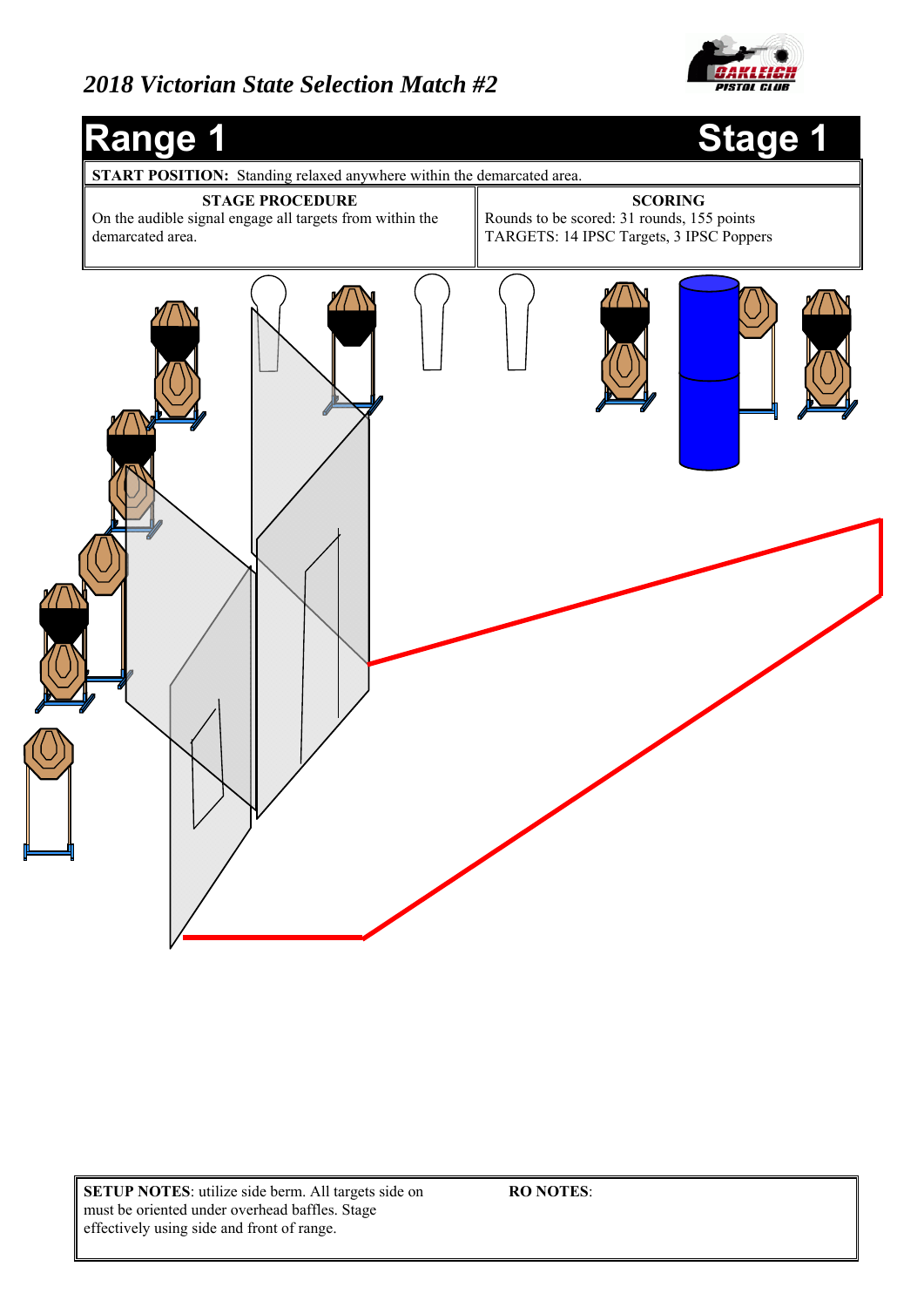

**START POSITION:** Seated in the chair. Handgun is magazine well and chamber empty and placed on table. All magazines to be used placed on table

#### **STAGE PROCEDURE**  On the audible signal engage all targets from within the demarcated area with WEAK HAND ONLY. **SCORING**  Rounds to be scored: 9 rounds, 45 points TARGETS: 4 IPSC Targets, 1 IPSC Popper





#### **SETUP NOTES**: Targets 10 meters from table.

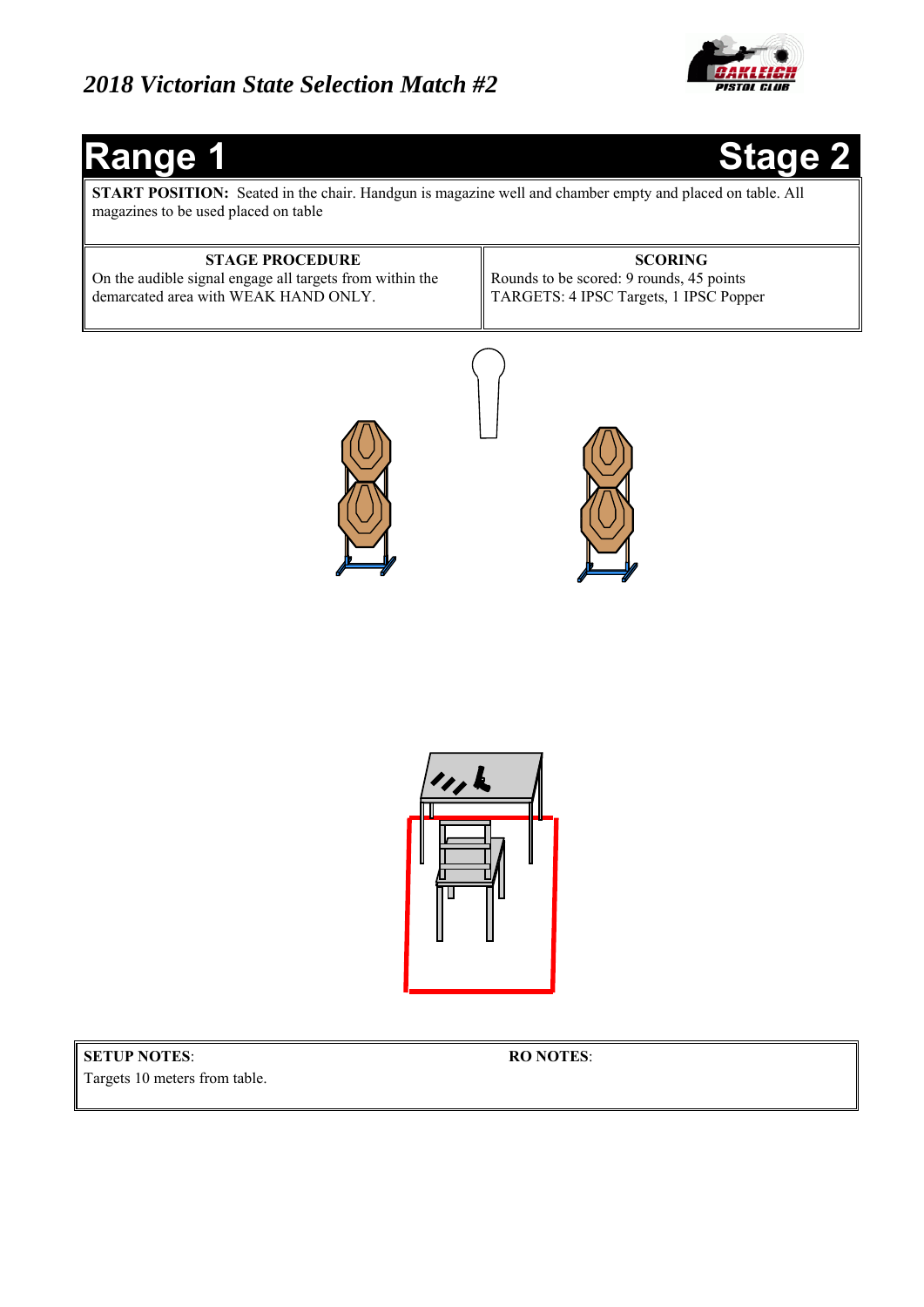

# Range 2 Stage 3

**START POSITION:** Starting relaxed anywhere in the demarcated area.

| <b>STAGE PROCEDURE</b>                                                                 | <b>SCORING</b>                             |
|----------------------------------------------------------------------------------------|--------------------------------------------|
| On the audible signal engage all targets from within the                               | Rounds to be scored: 20 rounds, 100 points |
| demarcated area. Rope activates swingers, which are visible   TARGETS: 10 IPSC Targets |                                            |
| at rest.                                                                               |                                            |



**SETUP NOTES**: The 2 swingers are activated by pulling a rope through the port and remain visible at rest.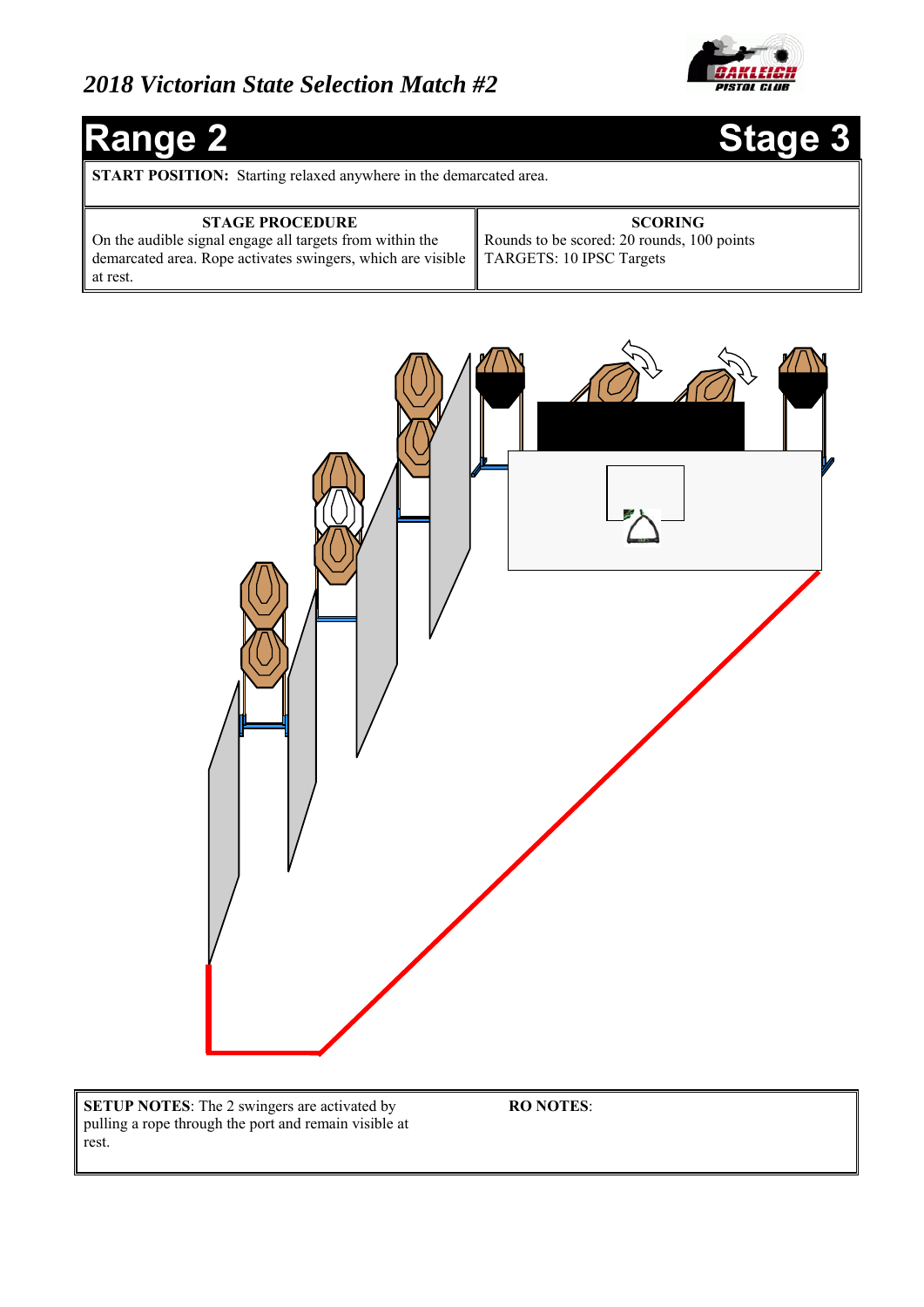

# **Range 2 Stage 4 START POSITION:** Standing relaxed at marks. **STAGE PROCEDURE**  On the audible signal, engage all targets from within the demarcated area. **SCORING**  Rounds to be scored: 12 rounds, 60 points TARGETS: 6 IPSC Targets

#### **SETUP NOTES**:

Set up on extreme right rear of range to allow maximum space for stage 3. Bullet trap for right 3 targets. Barrels at back filled with bark chips

**RO NOTES**:

X X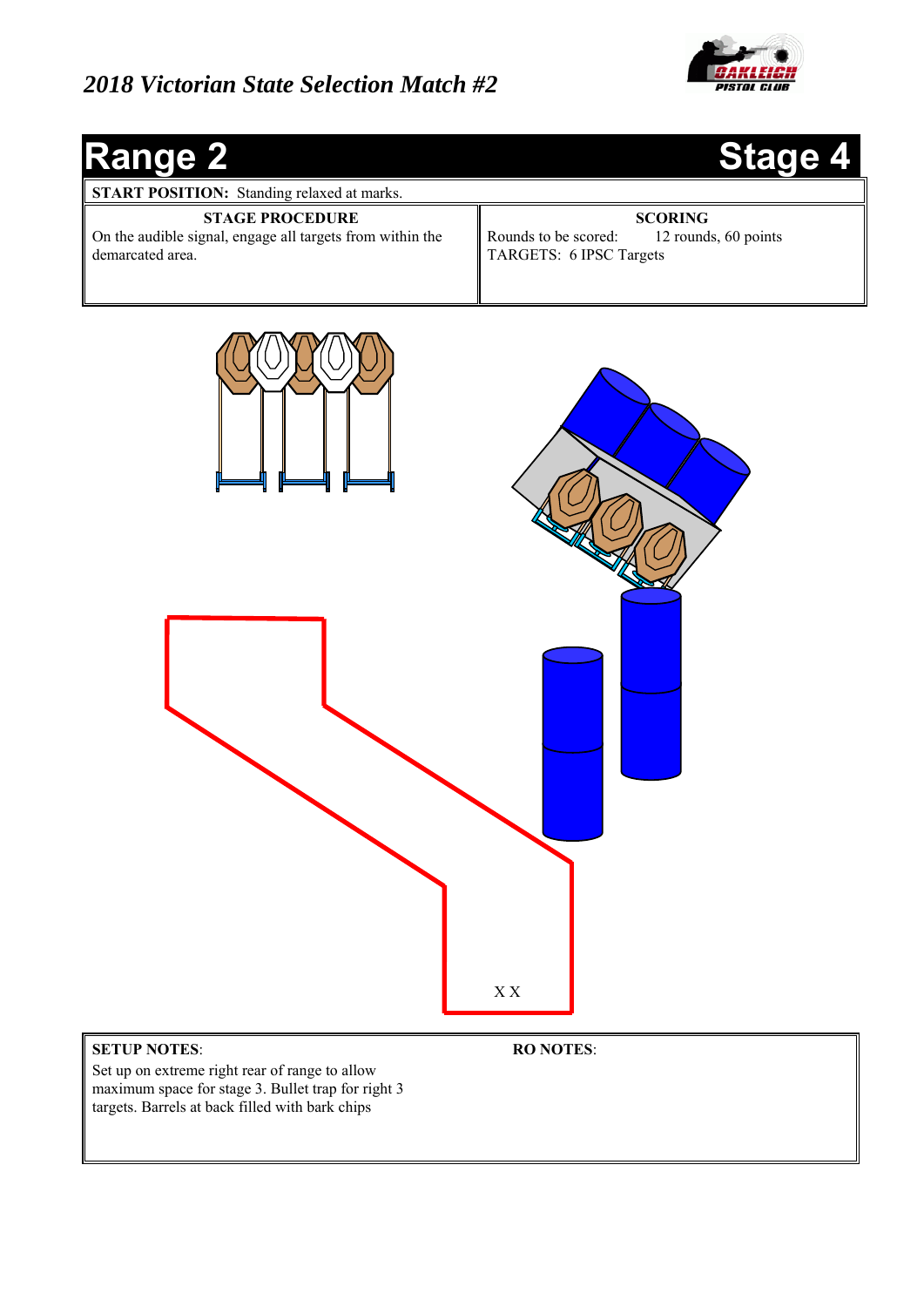



**SETUP NOTES**: **RO NOTES**: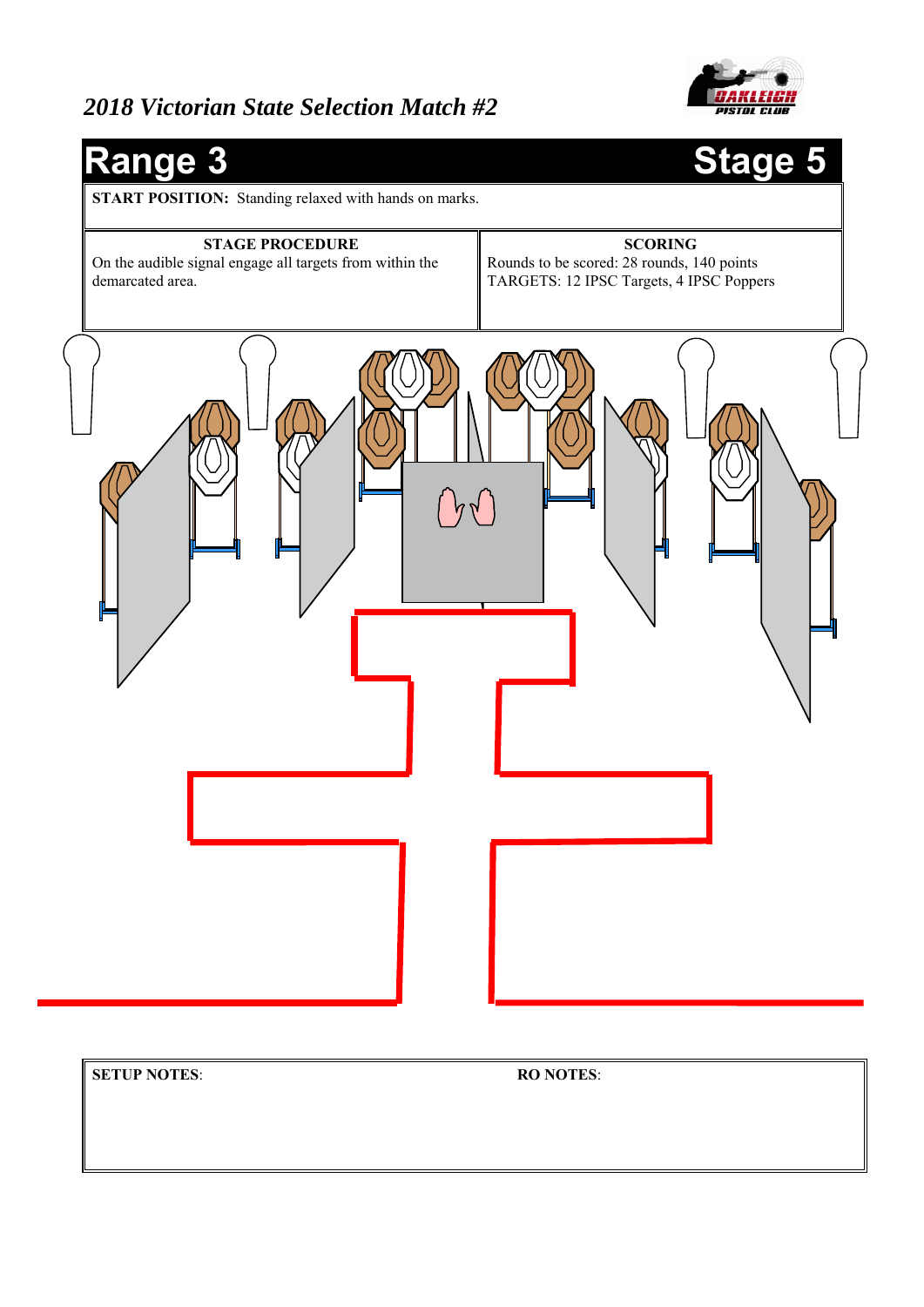

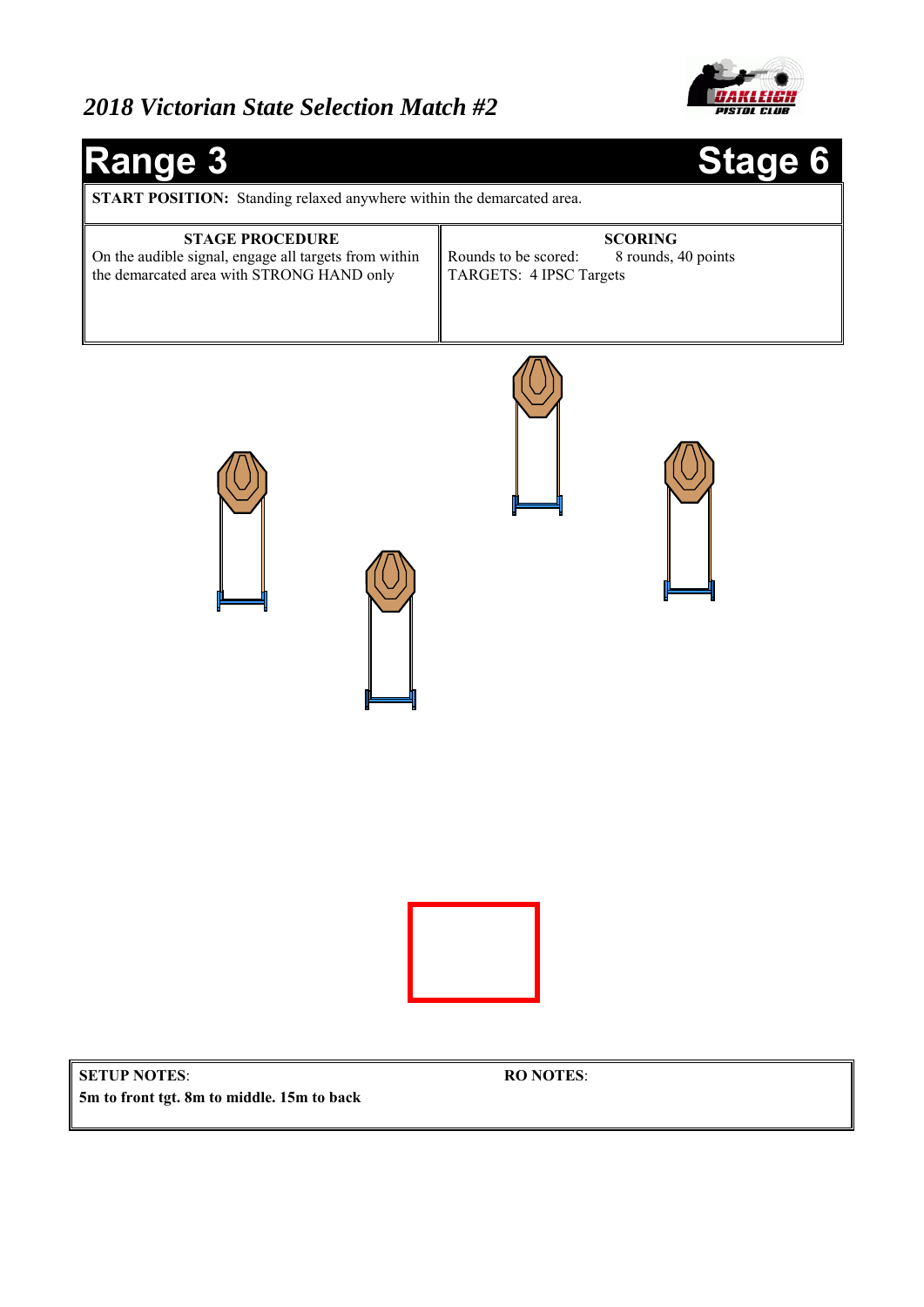

## **Range 4**



**START POSITION:** Standing relaxed with feet against marks. Handgun has magazine inserted with chamber empty and placed on shelf in car. All magazines to be used must be inside the car on shelves.

# **STAGE PROCEDURE**  On the audible signal, engage all targets with 1 scoring shot per target. **SCORING**  Rounds to be scored: 12 rounds, 60 points TARGETS: 12 IPSC Mini Targets

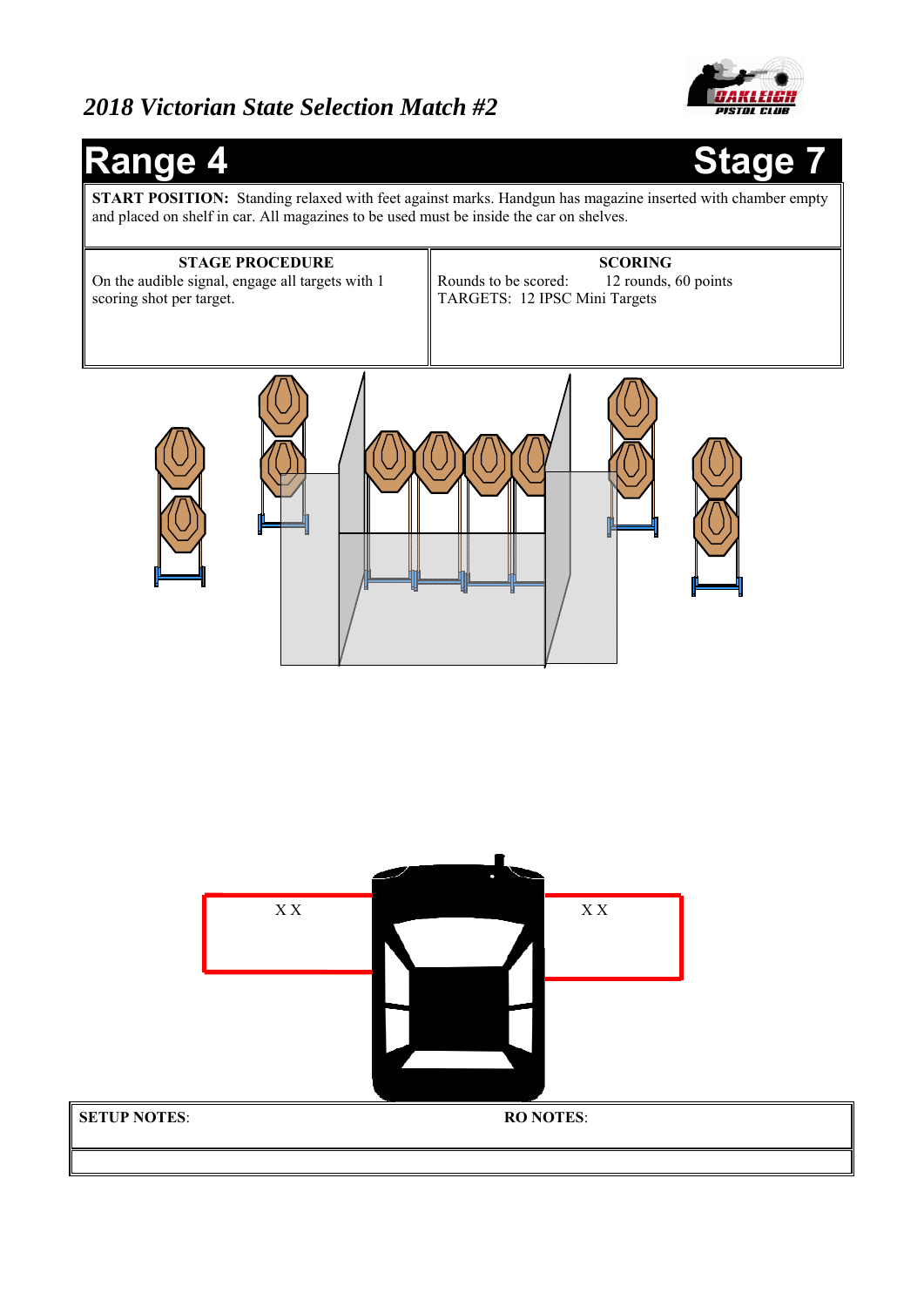



**SETUP NOTES**: **Left bank 8m, middle bank 20m, right bank 6m**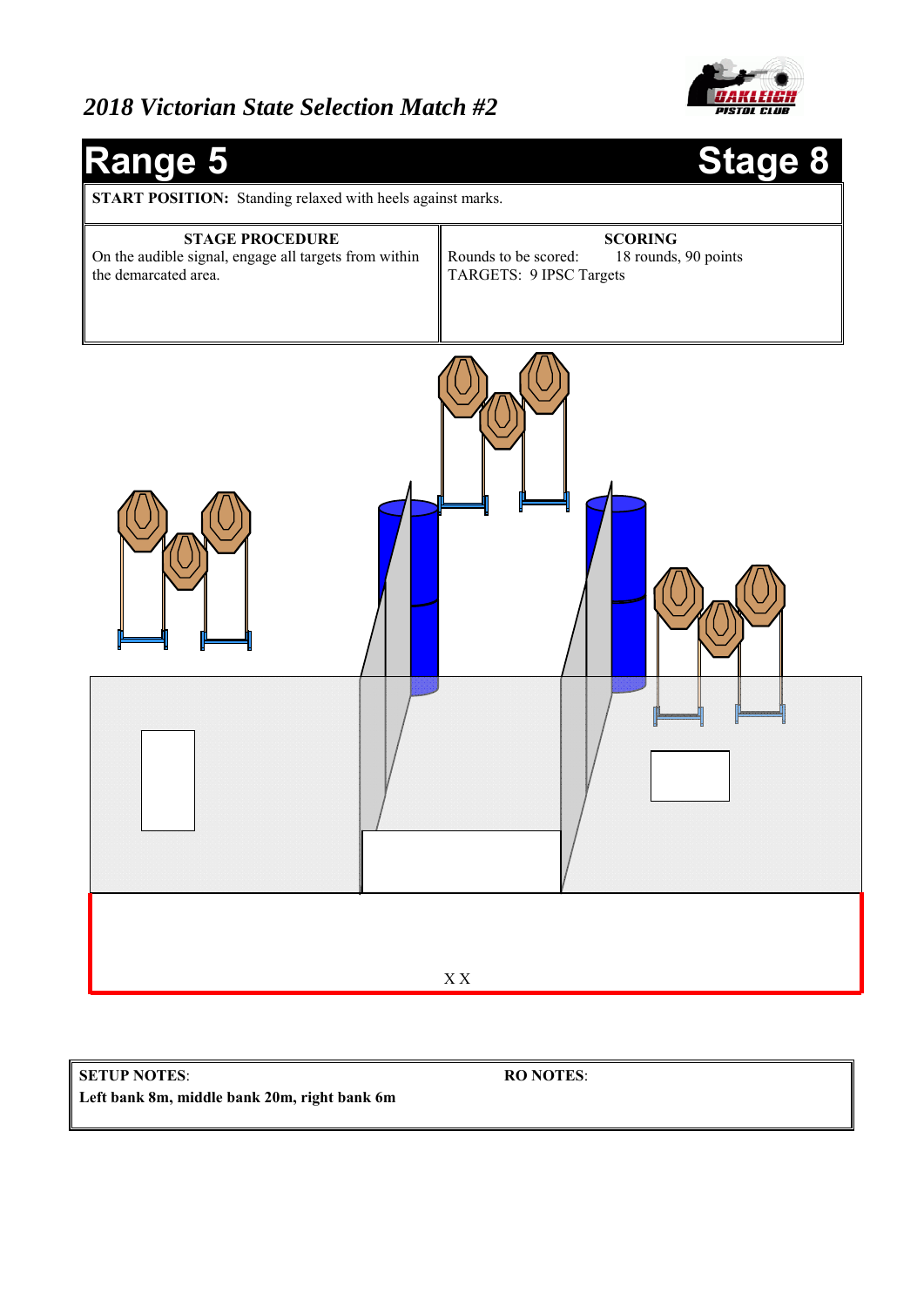



**SETUP NOTES**: Set targets so rope must be used to support shooter to see targets.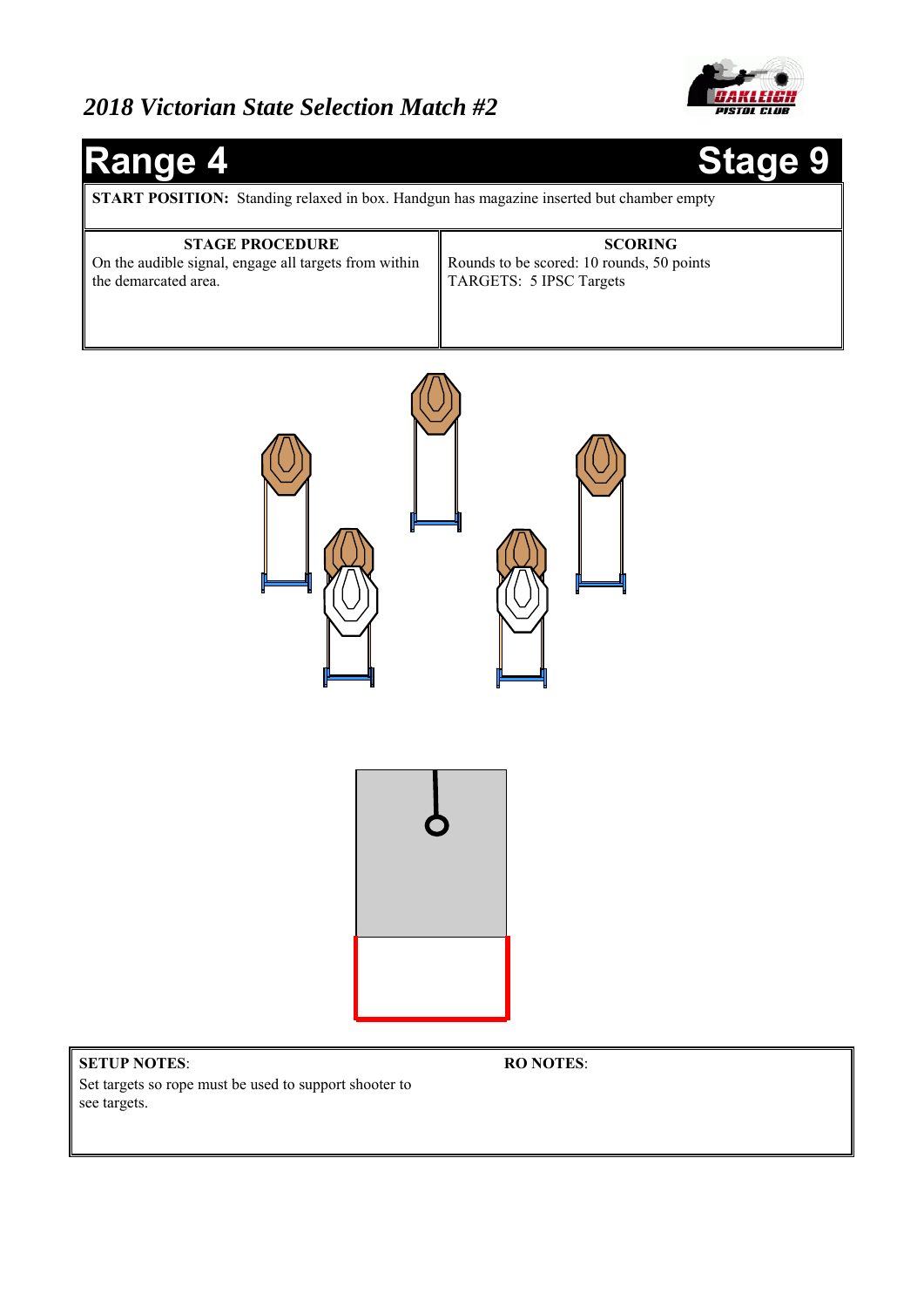



**SETUP NOTES**: **RO NOTES**: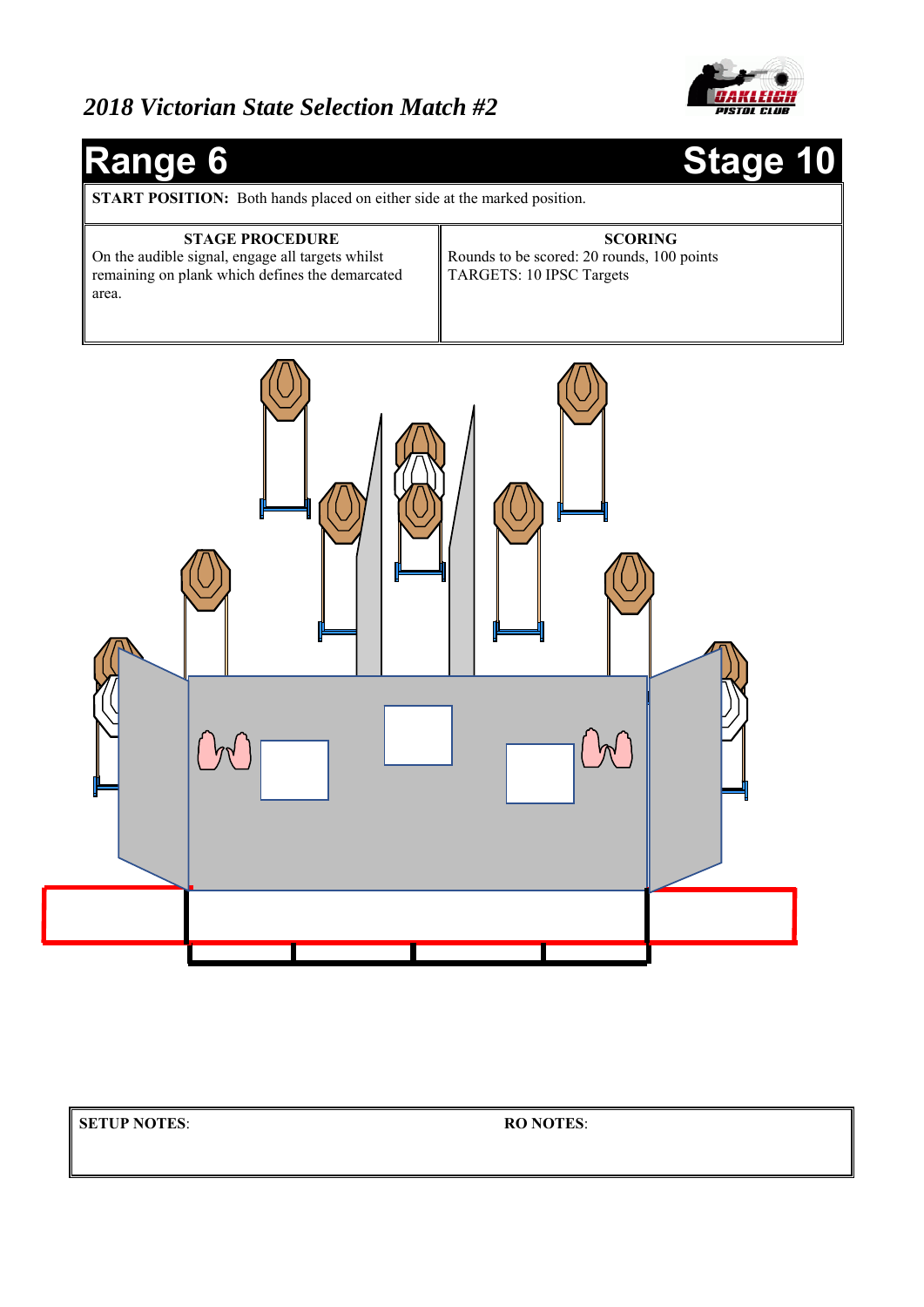

#### **Range 7 Stage 11 START POSITION:** Standing relaxed with hands at sides, feet against marks. **STAGE PROCEDURE**  On the audible signal, engage all targets from within the demarcated area. Stomp plate activates Swinger 1 & 2 which remain visible at rest. **SCORING**  Rounds to be scored: 8 rounds, 40 points TARGETS: 4 IPSC Targets





**SETUP NOTES**: Black hard cover to be steel